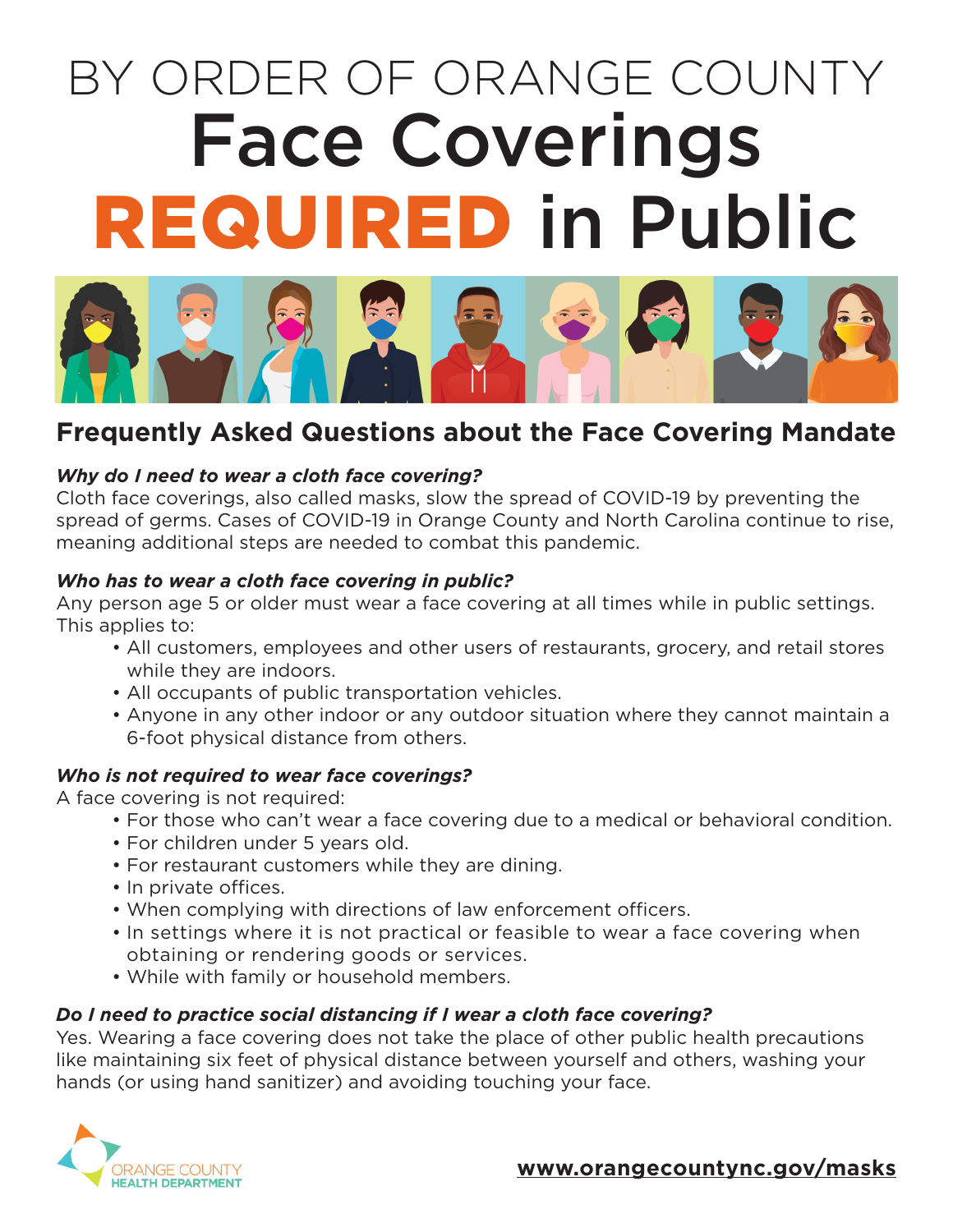#### *What is a face covering?*

A face covering includes anything that covers your nose and mouth, such as a mask, scarf or bandana. Make sure your cloth face covering:

- Fits snugly but comfortably against the side of the face
- Completely covers the nose and mouth
- Is secured with ties or ear loops
- Includes multiple layers of fabric
- Allows for breathing without restriction
- Can be laundered and machine dried without damage or change to shape

#### *How will this be enforced?*

The mandate's goal is to protect the public health by increasing the use of masks. The declaration will be supported through education and public awareness. Individuals who do not feel comfortable in any setting should leave that setting. If you feel a business is failing to adhere to the policy, please fill out this form so that an Environmental Health Specialist can work with the business to comply with the requirement:

#### www.orangecountync.gov/RegisterComplaint

If you feel uncomfortable while conducting business, you may also choose to speak with the manager to express your concerns. If you see someone without a face covering, assume they have a valid reason for not wearing one and increase your distance from that person. The most loving thing you can do for your community is to take care of yourself by wearing a face covering when out in public. We are all in this together.

Historically communities of color and certain faith communities have been criminalized and persecuted for their use of face and head coverings Therefore, this mandate may create some fear, hesitancy, and anxiety for some people in our community.

# *Should children wear cloth face coverings?*

The Orange County declaration exempts children under 5 from the requirement, but the CDC still recommends that anyone over age 2 should wear cloth face coverings if practical. Cloth face coverings should NOT be put on children under age 2 because of the danger of suffocation, and they should not be put on anyone who could not remove the mask by themselves.

# *How can I get a face covering if I don't have one?*

Many retail outlets, such as convenience stores and grocery stores, have them for sale. The Orange County website contains information on how to make your own, including a no-sew option: [www.orangecountync.gov/masks](http://www.orangecountync.gov/masks)

Local governments within Orange County provide face coverings to people who need them. Visit their websites for more information as it becomes available.